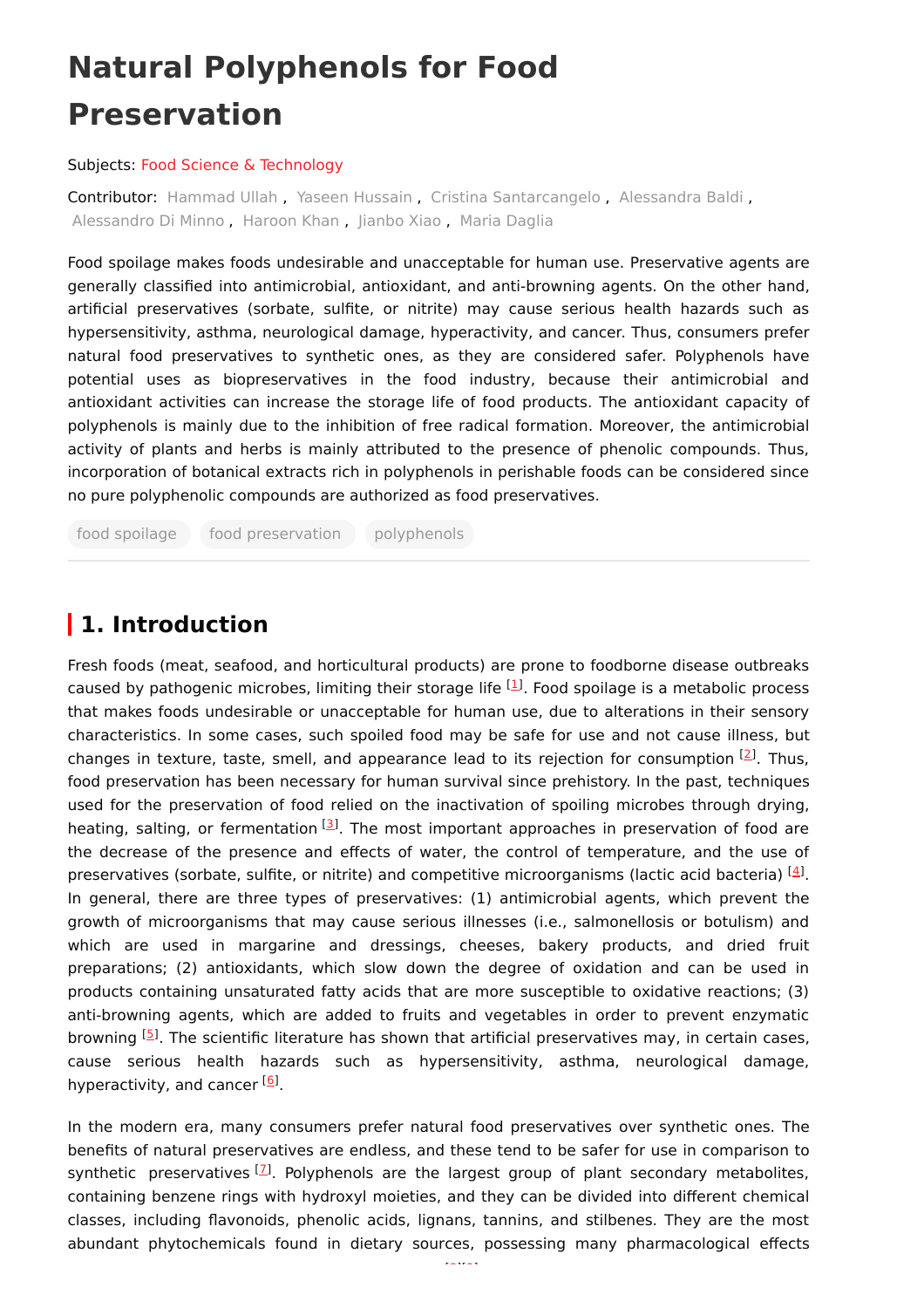including antioxidant and antimicrobial activities [[8](#page-4-7)][\[9](#page-4-8)]. The major sources of polyphenols include fruits or fruit juices (apple, grapefruit, orange, pineapple, and Prunus fruits), vegetables (broccoli, cabbage, carrot, cucumber, mint, spinach, tomato, and yellow onion), beverages (tea and coffee), and wine  $^{[10]}$  $^{[10]}$  $^{[10]}$ . This group of compounds could play an essential role in the defense and protective mechanisms of botanicals [\[11\]](#page-4-10). They have potential use as biopreservatives in the food industry and have been extensively studied for the enhancement of the shelf life of perishable products. The use of phenolic compounds from natural sources is an interesting approach, as it allows the production of food without synthetic additives [[12\]](#page-4-11).

## **2. Natural Methods of Food Preservation**

Food can be preserved using multiple techniques such as refrigeration and heating, although these techniques have certain drawbacks in the form of alteration of organoleptic features and nutrient loss. Natural preservatives are getting more attention in the food industry due to the drawbacks of artificial preservatives. Allyl isothiocyanate is a natural food preserving agent isolated from the essential oil of mustard and other species of the Brassicaceae family. It exhibits antimicrobial potential against food spoilage microbes. Due to its pungent taste, fast evaporation, and hydrophobic nature, its natural preservative potential is limited to certain applicable foodstuffs <sup>[<u>[13](#page-4-12)</u>]</sup>.

Essential oils are historically known for their aroma and microbicidal action. Apart from their property of modifying food flavor, they can also exhibit antimicrobial potential against foodborne pathogens, thus replacing chemical preservatives <sup>[\[14](#page-4-13)]</sup>. As natural food preservatives, essential oils can be used as natural food additives and as a bioactive component in packaging materials. Oregano essential oil is rich in thymol and carvacrol and is added to pork meat, resulting in inhibition of the growth of L. monocytogenes and an improvement in food flavor [[15](#page-5-0)]. The food preserving capacity of citron oil (a kind of oil extracted from Citrus medica fruit) in a fruit-based salad was evaluated against Salmonella typhi and L. monocytogenes. The results indicate an outstanding antimicrobial potential against these species, confirming its use as a natural food preservation agent [\[16](#page-5-1)].

Peptides from animal sources have shown antimicrobial action against a wide range of pathogens associated with food components. Counts of multiple bacteria including Serratia liquefaciens, Lactobacillus plantarum, and Zygosaccharomyces bailii were successfully reduced in mayonnaise after the application of chitosan [[17\]](#page-5-2). Alginates and carrageenan isolated from algae have shown an effective role in food preservation. These form nanocomposite films containing essential oils, which display antimicrobial action against spoilage microorganisms in food materials. Lactic acid bacteria favor controlled acidification, producing acids that in turn preserve important foodstuffs . [\[18\]](#page-5-3)

Some food components can also act as food preservative agents. Jellies, jams, and marmalades are composed of 70% sugar, which is itself not toxic to microbes, but rather absorbs water content from foodstuffs, thus restricting the growth of spoilage microorganisms [[19](#page-5-4)]. Similarly, salt is used at a concentration of 20% in pickles. Salt triggers microbial cell plasmolysis through the induction of a high osmotic pressure. Dehydration of foodstuffs and the presence of chlorine ions are two further useful factors that salt provides in food preservation [[20](#page-5-5)].

# **3. Food Fortification with Phenols as Preservative Agents**

Meat products are more vulnerable to lipid oxidation, which is often measured using the thiobarbituric acid reactive substances (TBARS) method. While synthetic antioxidants were initially used to prevent oxidation of lipids, natural sources have been found that might serve same purpose in meat  $[12]$  $[12]$ . The use of olive leaf extracts is a common strategy for the enrichment of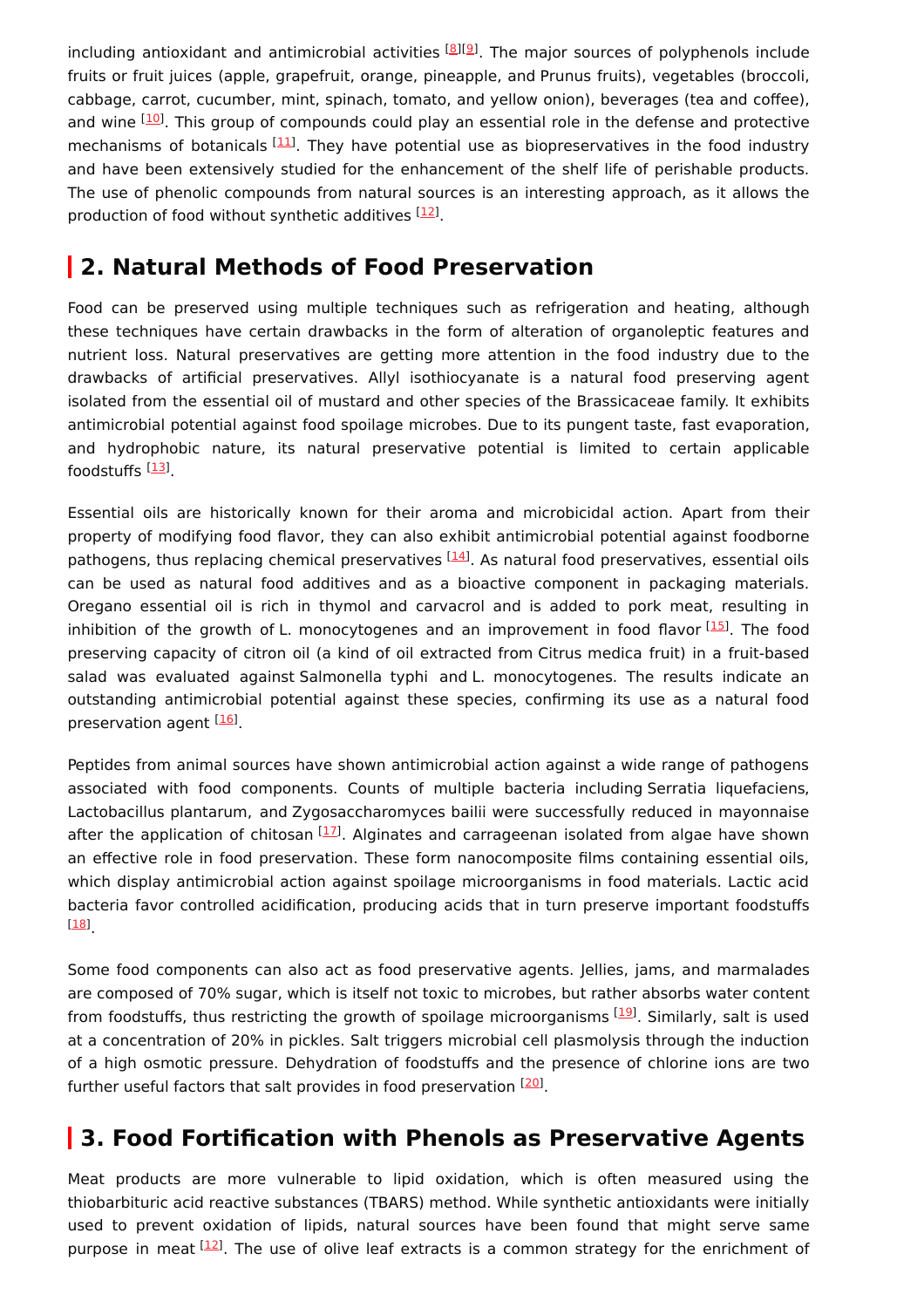food with phenol contents. The incorporation of olive leaf extract (with total phenolic contents of 45.2 mg gallic acid equivalent (GAE) kg<sup>-1</sup>) in cooked pork meat patties resulted in a significant delay in lipid oxidation and both primary (conjugated dienes and hydroperoxides) and secondary (malondialdehyde) oxidation products. Protein oxidation was also inhibited in a concentration-dependent manner by decreasing protein carbonyls and increasing protein sulfhydryls <sup>[[21](#page-5-6)]</sup>.

Bee pollen (0.2%) was found to be effective in retarding lipid peroxidation in pork sausage stored at 4 °C for 30 days, showing significantly lower values of TBARS compared to control [\[22](#page-5-7)]. The percentage decrease in TBARS values was highest in storage after 10 days. The storage life of pork nuggets increased from 21 to 35 days with the incorporation of Averrhoa carambola L. fruit juice extract, in comparison to pork nuggets without the extract. The TBARS values of pork nuggets were found to be lower with fruit juice extract (4% and 6%) during 35 days of storage [\[23](#page-5-8)]. The addition of green tea extract in hamburger showed a reduction in TBARS values during the 8 day storage period. The effect of tea was increased in a combination of green tea extract with chitosan, as the resistance to lipid oxidation and microbial deterioration was significantly increased <sup>[<u>24</u>]</sup>.

In another study, pork sausages fortified with a chitosan-film incorporating green tea extract showed decreased changes in color, texture, thiobarbituric value, microbial growth, and sensory characteristics, when compared to control (chitosan alone or green tea extract without chitosan). Successful inhibition of microbial growth (yeasts and molds, and lactic acid bacteria) and lipid oxidation was observed in refrigerated pork sausages, suggesting that the incorporation of green tea extract into chitosan may enhance the antimicrobial and antioxidant properties of the film, and thus, maintain the prolonged shelf-life of the sausages [\[25](#page-5-10)].

The addition of different spice extracts (Syzygium aromaticum (L.) Merr. and L.M. Perry, Cinnamomum cassia (L.) J. Presl., Origanum vulgare L., and Brassica nigra (L.) K. Koch) with high total phenolic content to raw chicken meat demonstrated an effective prevention against microbial growth and lipid peroxidation. The total phenolic contents ranged from 14.09 to 24.65 GAE/g. Samples with Syzygium aromaticum, C. cassia, and Origanum vulgare extracts exhibited a greater reduction of bacterial counts (lactic acid bacteria and Enterobacteriaceae) and TBARS concentrations than control, with a positive increase in sensorial properties such as color and odor over a storage period of 4 °C for 15 days <sup>[[26\]](#page-5-11)</sup>. This kind of fortification of raw meat with vegetable extracts can be effective for preservation, while providing lower TBARS values during storage for 20 days at temperatures ranging from 4 to 20 °C  $^{[27]}$  $^{[27]}$  $^{[27]}$ .

In addition to its capacity to delay lipid and protein oxidation, pomegranate peel extract can also be used for its melanosis-inhibitory activity during storage of Pacific white shrimp in refrigerators, with a decrease in mesophilic, psychrophilic, lactic acid bacteria, and Enterobacteriaceae counts [\[28\]](#page-5-13)[[29](#page-5-14)]. Natural phenols derived from barley husks slow down lipid hydrolysis and increase the oxidative stability of salmon fish, as determined by peroxide value, conjugated dienes, conjugated triene hydroperoxides, free fatty acids, totox values, thiobarbituric acid index, and p-anisidine values [\[30](#page-5-15)]. Barley husks are quite rich in phenolic acids (p-coumaric acid, trans-ferulic acid, and syringic acid), as revealed by LC-MS analysis  $^{[31]}$  $^{[31]}$  $^{[31]}$ . Barley husks also slow down lipid hydrolysis and oxidation (reflected by significant decreases in lipid hydrolysis and TBARS values) in blue shark (packaged in a film) during storage at -20 °C for 6 months <sup>[\[32\]](#page-6-0)</sup>.

Several studies suggest that the packaging application of films incorporated with natural antioxidants improves food stability (from aqueous to fatty food products) throughout storage.

Barbosa-Pereira et al. developed active antioxidant films with natural antioxidants (brewery residual stream extract and commercial rosemary extract) using a coating technique, and these films increased the oxidative stability of beef during refrigeration, reducing lipid oxidation up to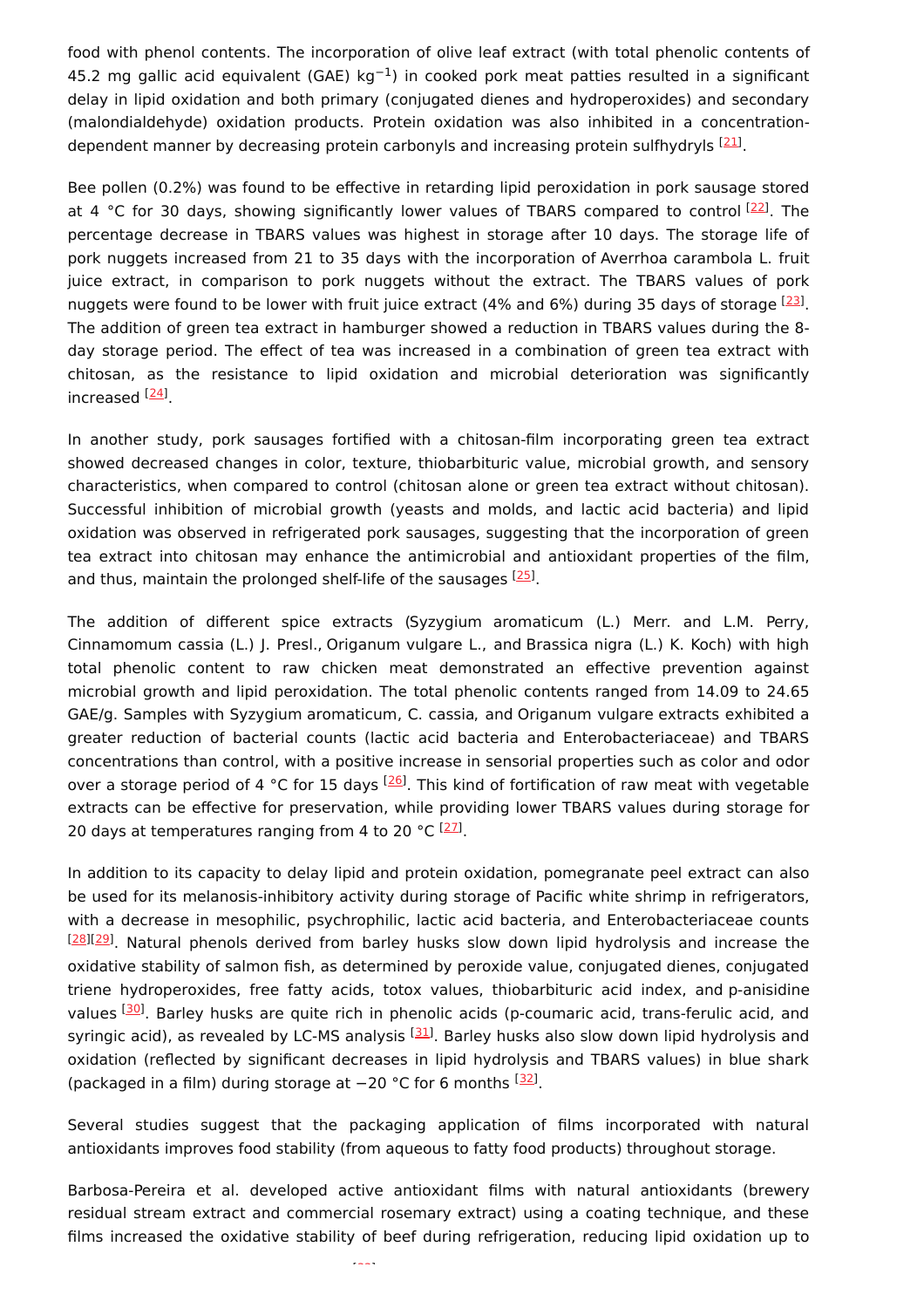80% in comparison with the control  $^{[33]}$  $^{[33]}$  $^{[33]}$ . Incorporation of catechin and quercetin into ethylenevinyl alcohol copolymer films successfully improved the antioxidant protection of packaged food, with the most significant results being observed with catechin [[34](#page-6-2)]. Similar results were observed with green tea extract incorporated in ethylene-vinyl alcohol copolymer films <sup>[\[35](#page-6-3)]</sup>.

Active films treated with oregano significantly protected lamb against oxidation and microbial spoilage, as seen in the improvement in metmyoglobin formation, TBARS values, instrumental color, psychrotrophic aerobic flora counts, and sensory discoloration [\[36](#page-6-4)]. When applied to the packaging of ground beef stored at 3 °C, multilayered polyethylene films with incorporated grapefruit seed extract demonstrated a reduction of growth rates of numerous microbes including Escherichia coli IFO 3301, Staphylococcus aureus IFO 3060, and Bacillus subtilis IFO 12113<sup>[\[37](#page-6-5)]</sup>. They also slowed down the chemical changes in packaged beef during storage.

Chouchouli et al., reported that yogurt fortified with grape seed extracts (rich in polyphenols) contained more bioactive compounds, with higher antioxidant and antiradical activities [\[38](#page-6-6)][\[39](#page-6-7)]. Similarly, oat-bran-fortified raspberry probiotic dairy drinks exhibited increased antioxidant effects, owing to a higher phenolic content <sup>[\[40](#page-6-8)]</sup>. Strawberry polyphenol extract-fortified stirred dahi (a traditional fermented dairy product prepared by lactic acid fermentation of milk) resulted in a seven-fold increase in the antioxidant activity while pH, acidity, water-holding capacity, and viscosity remained comparable with the control [[41](#page-6-9)]. The addition of grape pomace powders to semi-hard (Italian Toma-like) and hard cheeses (cheddar) resulted in increased total phenolic contents and radical scavenging activity, while no variation was observed in the microbial counts and physiochemical parameters [[42\]](#page-6-10). Tseng and Zhao stored grape-pomace-fortified yogurt for 3 weeks at 4 °C and observed an increase in pH and decrease in viscosity without alterations in lactose concentrations  $^{[43]}$  $^{[43]}$  $^{[43]}$ . In addition, grape pomace also reduced the peroxide values during storage with advantages in oxidative stability. Polyphenol-enriched dairy products developed by incorporating black carrot concentrate demonstrated enhanced antioxidant activities with increased total phenolic contents  $^{[44]}$  $^{[44]}$  $^{[44]}$ . The storage study showed that yogurt can be stored for up to 5 days, ice cream for more than 60 days, and buttermilk for up to 10 days with excellent stability attributes.

The addition of dry rosemary to cottage cheese resulted in the highest antioxidant and antimicrobial effects due to high content of caffeic acid, rosmarinic acid, flavones, and phenolic diterpenes <sup>[\[45](#page-6-13)]</sup>. It was shown to limit the growth of foodborne pathogens including Staphylococcus aureus, Escherichia coli, Listeria monocytogenes, and Salmonella typhimurium during 3-day storage at 4 °C. Polyphenols contained in dry extracts from plants such as dill, parsley, garlic, and red sweet peppers were also tested in the same study and showed considerable antioxidant and antimicrobial activities, which was attributed to high polyphenolic contents in the final dried products. However, rosemary showed the highest antioxidant activity with a FRAP value of 17.1– 26.4 mmol per 100 g, followed by dill, parsley, red sweet peppers, and garlic. Citrus aurantium L. flower extract containing total phenolic and flavonoid contents of 81 and 46 mg/g, respectively, was studied in yogurt stew during storage for 28 days at 4 °C <sup>[[46\]](#page-6-14)</sup>. The extract was shown to inhibit the growth of Pseudomonas aeruginosa, E. coli O157:H7, Bacillus cereus, and Staphylococcus aureus. The extract showed significant antioxidant potential where the IC $_{50}$  value for DPPH assay was calculated as 41.6  $\mu$ g/mL while the IC<sub>50</sub> value for control (butylated hydroxytoluene) was 18.8  $\mu$ g/mL. Similarly, a FRAP assay showed a reducing power of the extract of 18.47 mmol Fe<sup>2+</sup>/mass. Anisidine value, peroxide value, protein carbonyls value, and conjugated diene value indicated that Citrus aurantium reduced protein and lipid oxidation products in yogurt stew during storage. Punica granatum L. rind extract demonstrated significant lipid oxidative stability and antimicrobial effects when added to cheese stored for 28 days at 4  $^{\circ}$ C, suggesting its potential use as a natural preservative in dairy products [\[47](#page-6-15)]. Punica granatum extract exhibit a significant decrease on TBARS (mg malonaldehyde/kg) and free fatty acid (% oleic acid) values. In addition, considerably lower values were observed for total plate count (log cfu/g), yeast and mold count (log cfu/g), and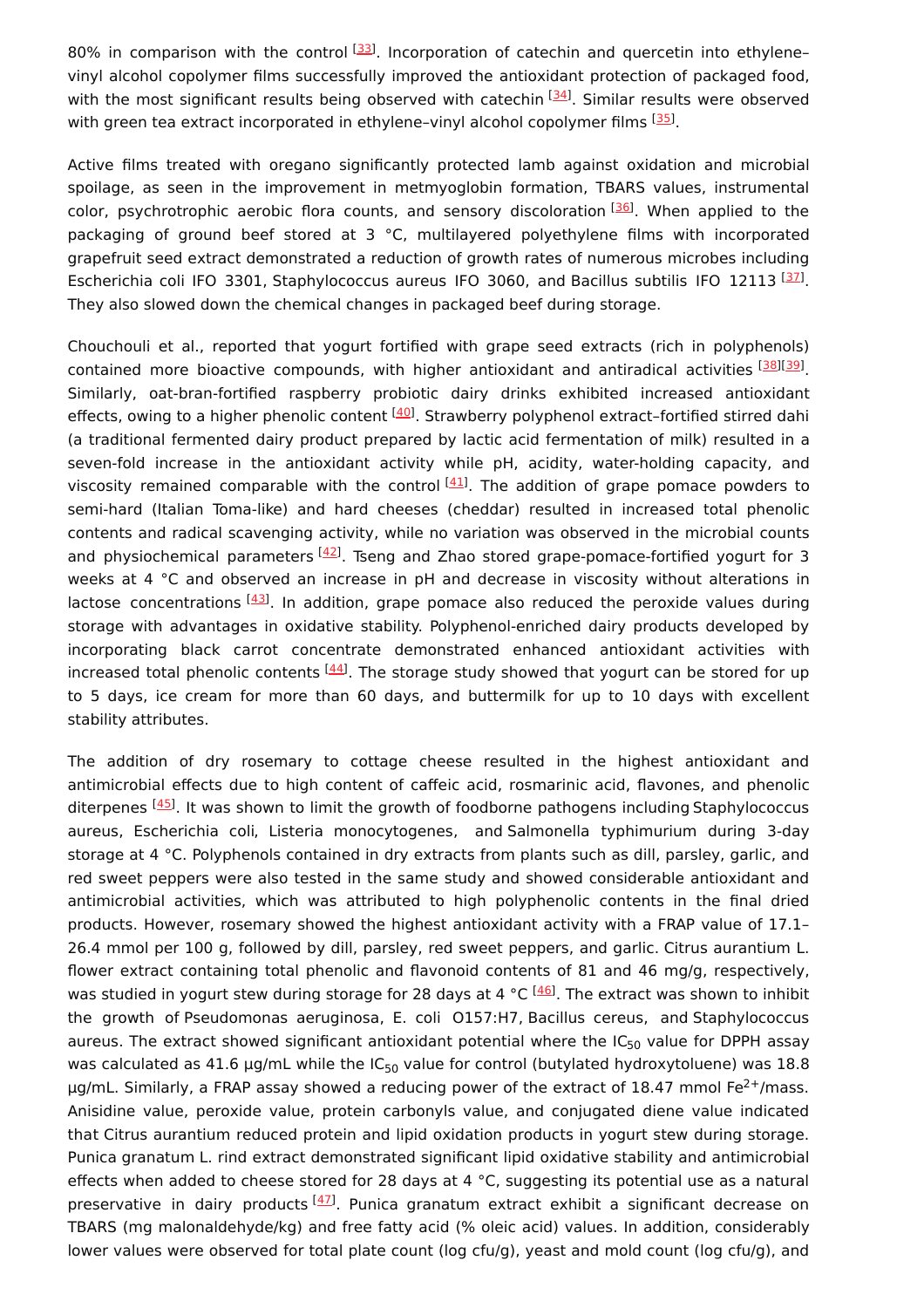psychrophilic bacterial count (log cfu/g) in samples with added P. granatum extract. Organic cottage cheese flavored with Argentinean oregano essential oils (Cordobes, Compacto, Mendocino, and Criollo) was tested for the quality of storage and shelf-life at thermal storage for 30 days by Asensio and colleagues <sup>[\[48\]](#page-6-16)</sup>. The samples flavored with thymol and Cordobes essential oil presented reduced conjugated dienes (15.53 and 15.94, respectively) as compared to 17.54 for the control sample. Samples flavored with Cordobes, Criollo, and Compacto essential oils exhibited reduced saturated/unsaturated fatty acid ratios than the control (1.62, 1.68, and 1.67, respectively). A significant low production of organic acids during storage was found in the samples flavored with Cordobes and Compacto essential oils.

### **References**

- <span id="page-4-0"></span>1. Martínez-Graciá, C.; González-Bermúdez, C.A.; Cabellero-Valcárcel, A.M.; Santaella-Pascual, M.; Frontela-Saseta, C. Use of herbs and spices for food preservation: Advantages and limitations. Curr. Opin. Food Sci. 2015, 6, 38–43.
- <span id="page-4-1"></span>2. Rawat, S. Food spoilage: Microorganisms and their prevention. Asian J. Plant Sci. Res. 2015, 5, 47–56.
- <span id="page-4-2"></span>3. Gram, L.; Ravn, L.; Rasch, M.; Bruhn, J.B.; Christensen, A.B.; Givskov, M. Food spoilage— Interactions between food spoilage bacteria. Int. J Food Microbiol. 2002, 78, 79–97.
- <span id="page-4-3"></span>4. Leistner, L. Basic aspects of food preservation by hurdle technology. Int. J. Food Microbiol. 2000, 55, 181–186.
- <span id="page-4-4"></span>5. Amin, K.A.; Al-Shehri, F.S. Toxicological and safety assessment of tartrazine as a synthetic food additive on health biomarkers: A review. Afr. J. Biotechnol. 2018, 17, 139–149.
- <span id="page-4-5"></span>6. Anand, S.P.; Sati, N. Artificial preservatives and their harmful effects: Looking toward nature for safer alternatives. Int. J. Pharm. Sci. Res. 2013, 4, 2496.
- <span id="page-4-6"></span>7. Carocho, M.; Morales, P. Natural food additives: Quo vadis? Trends Food Sci. Technol. 2015, 45, 284–295.
- <span id="page-4-7"></span>8. Ullah, H.; de Filippis, A.; Santarcangelo, C.; Daglia, M. Epigenetic regulation by polyphenols in diabetes and related complications. Med. J. Nutrition Metab. 2020, 13, 289–310.
- <span id="page-4-8"></span>9. Khan, H.; Sureda, A.; Belwal, T.; Çetinkaya, S.; Süntar, İ.; Tejada, S.; Devkota, H.P.; Ullah, H.; Aschner, M. Polyphenols in the treatment of autoimmune diseases. Autoimmun. Rev. 2019, 18, 647–657.
- <span id="page-4-9"></span>10. Balasundram, N.; Sundram, K.; Samman, S. Phenolic compounds in plants and agri-industrial byproducts: Antioxidant activity, occurrence, and potential uses. Food Chem. 2006, 99, 191–203.
- <span id="page-4-10"></span>11. Khan, H.; Reale, M.; Ullah, H.; Sureda, A.; Tejada, S.; Wang, Y.; Zhang, Z.J.; Xiao, J. Anti-cancer effects of polyphenols via targeting p53 signaling pathway: Updates and future directions. Biotechnol. Adv. 2020, 38, 107385.
- <span id="page-4-11"></span>12. Martillanes, S.; Rocha-Pimienta, J.; Cabrera-Bañegil, M.; Martín-Vertedor, D.; Delgado-Adámez, J. Application of Phenolic Compounds for Food Preservation: Food Additive and Active Packaging. In Phenolic Compounds–Biological Activity; Soto-Hernández, M., Palma-Tenango, M., García-Mateos, R., Eds.; IntechOpen: London, UK, 2017; pp. 39–58.
- <span id="page-4-12"></span>13. Elfayoumy, R.A. Natural food preservation system as allyl isothiocyanate and edible brown seaweed Laminaria japonica against selected anaerobic foodborne bacteria: Clostridium perfringens and Campylobacter jejuni. J. Microbiol. Biotechnol. Food Sci. 2021, 10, e1923.
- <span id="page-4-13"></span>14. Ju, J.; Xie, Y.; Guo, Y.; Cheng, Y.; Qian, H.; Yao, W. Application of edible coating with essential oil in food preservation. Crit. Rev. Food Sci. Nutr. 2019, 59, 2467–2480.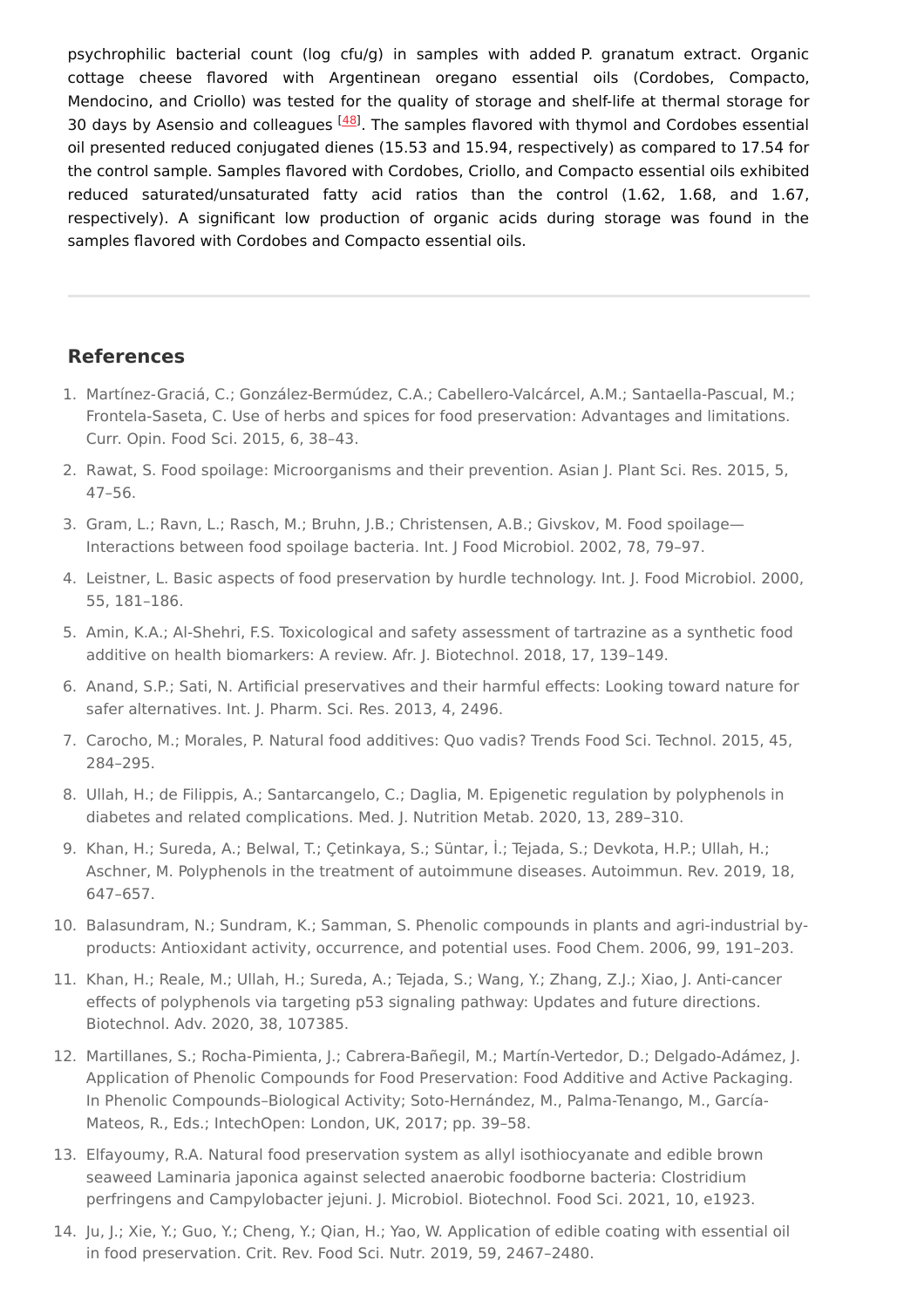- <span id="page-5-0"></span>15. Pateiro, M.; Munekata, P.E.; Sant'Ana, A.S.; Domínguez, R.; Rodríguez-Lázaro, D.; Lorenzo, J.M. Application of essential oils as antimicrobial agents against spoilage and pathogenic microorganisms in meat products. Int. J. Food Microbiol. 2021, 337, 108966.
- <span id="page-5-1"></span>16. Pandey, A.K.; Kumar, P.; Singh, P.; Tripathi, N.N.; Bajpai, V.K. Essential oils: Sources of antimicrobials and food preservatives. Front. Microbiol. 2017, 7, 2161.
- <span id="page-5-2"></span>17. Silveira, R.F.; Roque-Borda, C.A.; Vicente, E.F. Antimicrobial peptides as a feed additive alternative to animal production, food safety and public health implications: An overview. Anim. Nutr. Nutr. 2021, 7, 896–904.
- <span id="page-5-3"></span>18. Quinto, E.J.; Caro, I.; Villalobos-Delgado, L.H.; Mateo, J.; De-Mateo-Silleras, B.; Redondo-Del-Río, M.P. Food safety through natural antimicrobials. Antibiotics 2019, 8, 208.
- <span id="page-5-4"></span>19. Powers-Hammond, L. Food Preservation for Special Diets: Adjusting Sugar and Sodium When Preserving at Home; WSU Extension: Pullman, WA, USA, 2021; pp. 1–9. Available online: https://s3.wp.wsu.edu/uploads/sites/2071/2021/06/FS359E-Food-Pres-for-Special-Diets.pdf (accessed on 6 July 2021).
- <span id="page-5-5"></span>20. Elias, M.; Laranjo, M.; Agulheiro-Santos, A.C.; Potes, M.E. The Role of Salt on Food and Human Health. In Salt in the Earth; Cengiz, M., Karabulut, S., Eds.; IntechOpen: London, UK, 2020; p. 19.
- <span id="page-5-6"></span>21. Botsoglou, E.; Govaris, A.; Ambrosiadis, I.; Fletouris, D.; Papageorgiou, G. Effect of olive leaf (Olea europea L.) extracts on protein and lipid oxidation in cooked pork meat patties enriched with N-3 fatty acids. J. Sci. Food Agric. 2014, 94, 227–234.
- <span id="page-5-7"></span>22. de Florio Almeida, J.; dos Reis, A.S.; Heldt, L.F.S.; Pereira, D.; Bianchin, M.; de Moura, C.; Plata-Oviedo, M.V.; Haminiuk, C.W.I.; Ribeiro, I.S.; da Luz, C.F.P.; et al. Lyophilized bee pollen extract: A natural antioxidant source to prevent lipid oxidation in refrigerated sausages. LWT—Food Sci. Technol. 2017, 76, 299–305.
- <span id="page-5-8"></span>23. Thomas, R.; Jebin, N.; Saha, R.; Sarma, D.K. Antioxidant and antimicrobial effects of kordoi (Averrhoa carambola) fruit juice and bamboo (Bambusa polymorpha) shoot extract in pork nuggets. Food Chem. 2016, 190, 41–49.
- <span id="page-5-9"></span>24. Özvural, E.B.; Huang, Q.; Chikindas, M.L. The comparison of quality and microbiological characteristic of hamburger patties enriched with green tea extract using three techniques: Direct addition, edible coating and encapsulation. LWT—Food Sci. Technol. 2016, 68, 385–390.
- <span id="page-5-10"></span>25. Siripatrawan, U.; Noipha, S. Active film from chitosan incorporating green tea extract for shelf life extension of pork sausages. Food Hydrocoll. 2012, 27, 102–108.
- <span id="page-5-11"></span>26. Babuskin, S.; Babu, P.A.S.; Sasikala, M.; Sabina, K.; Archana, G.; Sivarajan, M.; Sukumar, M. Antimicrobial and antioxidant effects of spice extracts on the shelf life extension of raw chicken meat. Int. J. Food Microbiol. 2014, 171, 32–40.
- <span id="page-5-12"></span>27. Babuskin, S.; Babu, P.A.S.; Sivarajan, M.; Sukumar, M. Evaluation and predictive modeling the effects of spice extracts on raw chicken meat stored at different temperatures. J. Food Eng. 2015, 166, 29–37.
- <span id="page-5-13"></span>28. Turgut, S.S.; Soyer, A.; Işıkçı, F. Effect of pomegranate peel extract on lipid and protein oxidation in beef meatballs during refrigerated storage. Meat Sci. 2016, 116, 126–132.
- <span id="page-5-14"></span>29. Basiri, S.; Shekarforoush, S.S.; Aminlari, M.; Akbari, S. The effect of pomegranate peel extract (PPE) on the polyphenol oxidase (PPO) and quality of Pacific white shrimp (Litopenaeus vannamei) during refrigerated storage. LWT—Food Sci. Technol. 2015, 60, 1025–1033.
- <span id="page-5-15"></span>30. De Abreu, D.P.; Losada, P.P.; Maroto, J.; Cruz, J.M. Evaluation of the effectiveness of a new active packaging film containing natural antioxidants (from Barley husks) that retard lipid damage in frozen Atlantic salmon (Salmo salar L.). Food Res. Int. 2010, 43, 1277–1282.
- <span id="page-5-16"></span>31. Hajji, T.; Mansouri, S.; Vecino-Bello, X.; Cruz-Freire, J.M.; Rezgui, S.; Ferchichi, A. Identification and characterization of phenolic compounds extracted from Barley husks by LC-MS and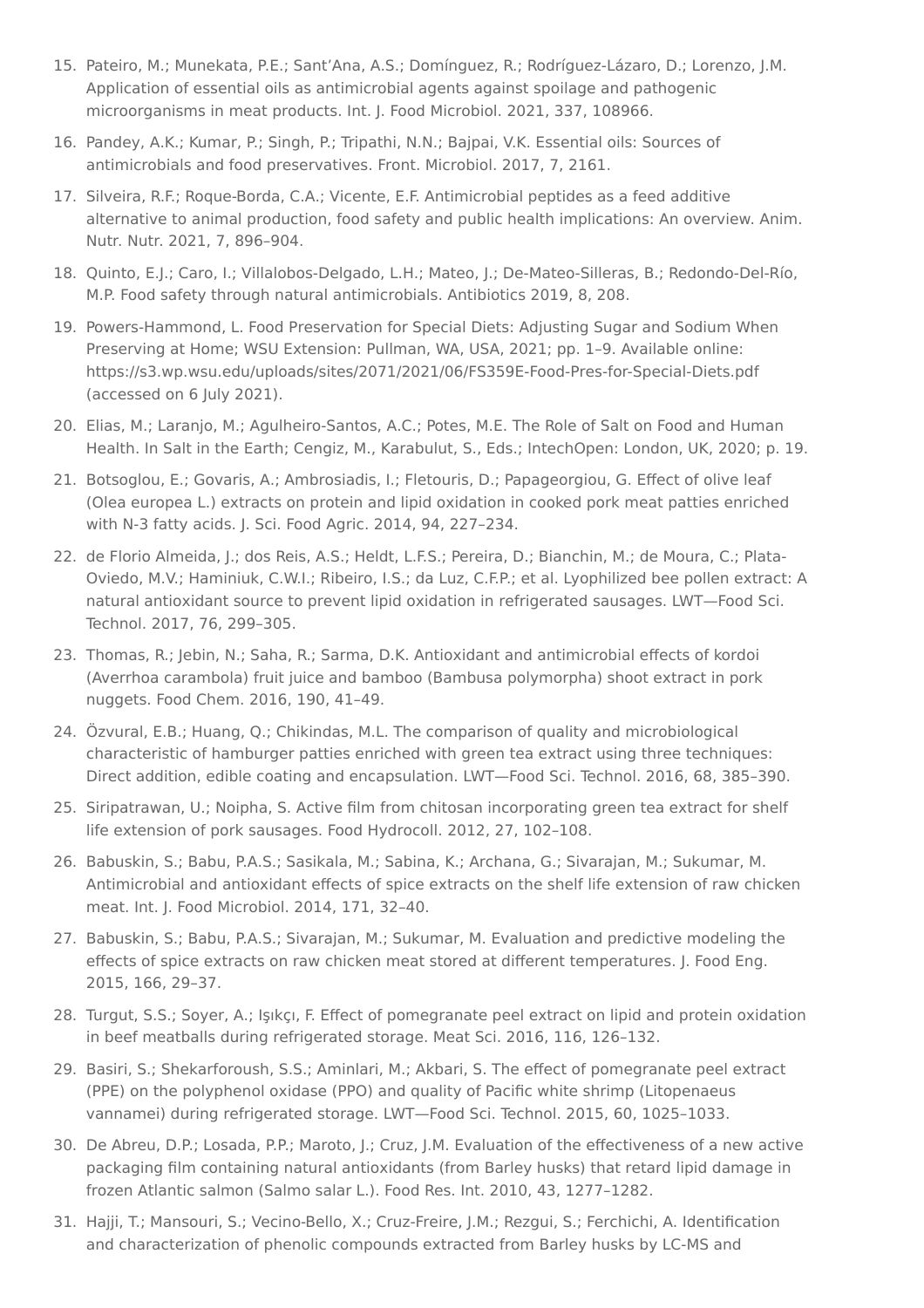<span id="page-6-0"></span>antioxidant activity in vitro. J. Cereal Sci. 2018, 81, 83–90.

- 32. De Abreu, D.P.; Losada, P.P.; Maroto, J.; Cruz, J.M. Natural antioxidant active packaging film and its effect on lipid damage in frozen blue shark (Prionace glauca). Innov. Food Sci. Emerg. Technol. 2011, 12, 50–55.
- <span id="page-6-1"></span>33. Barbosa-Pereira, L.; Aurrekoetxea, G.P.; Angulo, I.; Paseiro-Losada, P.; Cruz, J.M. Development of new active packaging films coated with natural phenolic compounds to improve the oxidative stability of beef. Meat Sci. 2014, 97, 249–254.
- <span id="page-6-2"></span>34. Lopez-de-Dicastillo, C.; Alonso, J.M.; Catala, R.; Gavara, R.; Hernandez-Munoz, P. Improving the antioxidant protection of packaged food by incorporating natural flavonoids into ethylene−vinyl alcohol copolymer (EVOH) films. J. Agric. Food Chem. 2010, 58, 10958–10964.
- <span id="page-6-3"></span>35. López de Dicastillo, C.; Nerín, C.; Alfaro, P.; Catalá, R.; Gavara, R.; Hernández-Muñoz, P. Development of new antioxidant active packaging films based on ethylene−vinyl alcohol copolymer (EVOH) and green tea extract. J. Agric. Food Chem. 2011, 59, 7832–7840.
- <span id="page-6-4"></span>36. Camo, J.; Beltrán, J.A.; Roncalés, P. Extension of the display life of lamb with an antioxidant active packaging. Meat Sci. 2008, 80, 1086–1091.
- <span id="page-6-5"></span>37. Ha, J.U.; Kim, Y.M.; Lee, D.S. Multilayered antimicrobial polyethylene films applied to the packaging of ground beef. Packag. Technol. Sci. 2001, 14, 55–62.
- <span id="page-6-6"></span>38. Chouchouli, V.; Kalogeropoulos, N.; Konteles, S.J.; Karvela, E.; Makris, D.P.; Karathanos, V.T. Fortification of yoghurts with grape (Vitis vinifera) seed extracts. LWT-Food Sci. Technol. 2013, 53, 522–529.
- <span id="page-6-7"></span>39. Savas, B.S.; Akan, E. Oat bran fortified raspberry probiotic dairy drinks: Physicochemical, textural, microbiologic properties, in vitro bioaccessibility of antioxidants and polyphenols. Food Biosci. 2021, 43, 101223.
- <span id="page-6-8"></span>40. Singh, R.; Kumar, R.; Venkateshappa, R.; Mann, B.; Tomar, S.K. Studies on physicochemical and antioxidant properties of strawberry polyphenol extract–fortified stirred dahi. Int. J. Dairy Technol. 2013, 66, 103–108.
- <span id="page-6-9"></span>41. Marchiani, R.; Bertolino, M.; Ghirardello, D.; McSweeney, P.L.; Zeppa, G. Physicochemical and nutritional qualities of grape pomace powder-fortified semi-hard cheeses. J. Food Sci. Technol. 2016, 53, 1585–1596.
- <span id="page-6-10"></span>42. Tseng, A.; Zhao, Y. Wine grape pomace as antioxidant dietary fibre for enhancing nutritional value and improving storability of yogurt and salad dressing. Food Chem. 2013, 138, 356–365.
- <span id="page-6-11"></span>43. Pandey, P.; Grover, K.; Dhillon, T.S.; Kaur, A.; Javed, M. Evaluation of polyphenols enriched dairy products developed by incorporating black carrot (Daucus carota L.) concentrate. Heliyon 2021, 7, e06880.
- <span id="page-6-12"></span>44. Josipović, R.; Knežević, Z.M.; Frece, J.; Markov, K.A.; Kazazić, S.; Mrvčić, J. Improved properties and microbiological safety of novel cottage cheese containing spices. Food Technol. Biotechnol. 2015, 53, 454–462.
- <span id="page-6-13"></span>45. Hashemi, S.M.B.; Amininezhad, R.; Shirzadinezhad, E.; Farahani, M.; Yousefabad, S.H.A. The antimicrobial and antioxidant effects of Citrus aurantium L. flowers (Bahar Narang) extract in traditional yoghurt stew during refrigerated storage. J. Food Saf. 2016, 36, 153–161.
- <span id="page-6-14"></span>46. Mahajan, D.; Bhat, Z.F.; Kumar, S. Pomegranate (Punica granatum) rind extract as a novel preservative in cheese. Food Biosci. 2015, 12, 47–53.
- <span id="page-6-15"></span>47. Asensio, C.M.; Grosso, N.R.; Juliani, H.R. Quality preservation of organic cottage cheese using oregano essential oils. LWT—Food Sci. Technol. 2015, 60, 664–671.
- <span id="page-6-16"></span>48. Bouarab Chibane, L.; Degraeve, P.; Ferhout, H.; Bouajila, J.; Oulahal, N. Plant antimicrobial polyphenols as potential natural food preservatives. J. Sci. Food Agric. 2019, 99, 1457–1474.